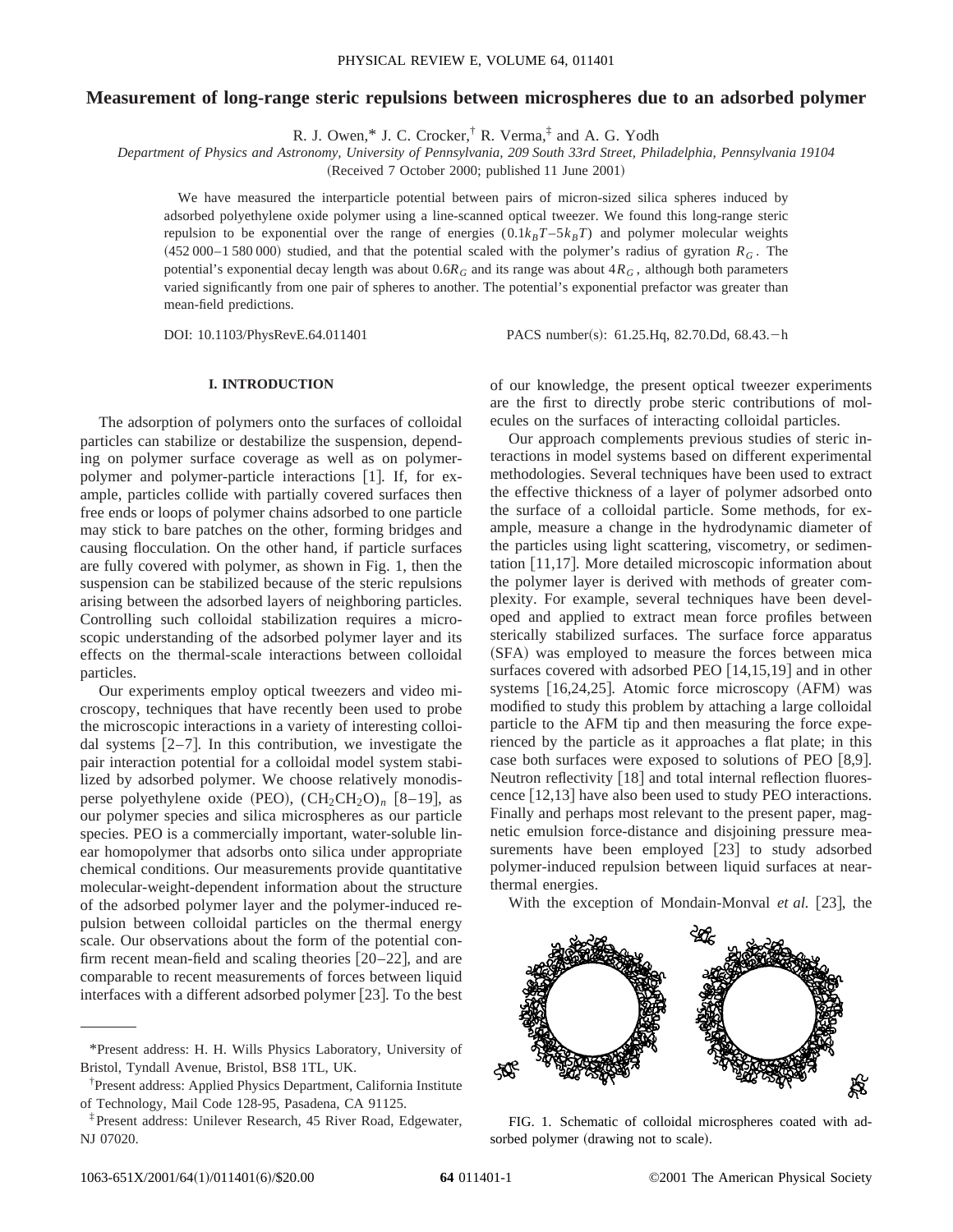| Molecular weight<br>$M_{w}$ | Polydispersity<br>$M_{w}/M_{n}$ | Radius of gyration<br>$R_G$ (nm) |
|-----------------------------|---------------------------------|----------------------------------|
| 1580000                     | 1.06                            | 74.7                             |
| 993 000                     | 1.08                            | 65.7                             |
| 755 000                     | 1.07                            | 52.3                             |
| 452 000                     | 1.06                            | 37.2                             |

TABLE I. PEO Data.

microscopic techniques primarily provide information about polymer structure or density within a strongly compressed polymer layer. While these measurements are needed to understand the full structure of the adsorbed layer, the compression energies involved are often hundreds of  $k_B T$ , and thus do not correspond to the Brownian collisions seen in actual colloids. Furthermore, Ruths *et al.* have seen irreversible changes in the polymer layer after the first SFA compression cycle [25] and layer changes have also been seen with AFM  $[9]$ .

In the present work, two colloidal particles are held in a line-scanned optical tweezer, and are driven together only by their Brownian motion. Thus, the polymer layer is not compressed significantly and our observations are directly applicable to real colloidal systems. We find clear differences between measurements with and without added polymer. In the presence of  $PEO (1)$  the range of the repulsive core increases and  $(2)$  the repulsion becomes softer, having an exponential form. As we varied the radius of gyration of the polymer,  $R_G$ , we found that both the range and decay length of the potential scaled. The interaction's exponential decay length was  $\approx 0.6R_G$ , and its range was  $\approx 4R_G$ . The overall strength of the interaction we observed for PEO adsorbed to silica was comparable to recent measurements employing  $PVA-Vac$  adsorbed on an air/water interface [23].

## **II. EXPERIMENT**

Our mixed polymer/colloid samples consisted of roughly  $10^{-6}$  weight fraction silica microspheres suspended in a 0.10% by weight PEO solution. The mixture was buffered at  $pH$  8.0 by 10 mM TRIS (Hydroxymethyl-aminomethane), and  $1 \text{ mM}$  Sodium azide and  $1 \text{ mM}$  EDTA (Ethylenediaminetetraacetic acid) were added to inhibit bacterial growth. The silica particles were 1.1  $\mu$ m diameter and were obtained from Bangs Laboratories. Since we measured individual pairs of particles, only very low particle concentrations were required. Four different molecular weight PEO samples were obtained from Polymer Laboratories. The polymer samples are relatively monodisperse, and are intended as chromatographic standards. The molecular weight, polydispersity and radius of gyration  $R_G$  were determined by Polymer Laboratories from light scattering data, and are summarized in Table I. At 0.10%, the background polymer concentration was well below the overlap concentration *C*\*, and the low particle concentration ensured that there was always an excess of polymer in solution relative to that adsorbed.

The surface of the silica has silanol groups, SiOH, which

can dissociate according to an acid-base equilibrium  $(26);$ 

$$
SiOH \leftrightarrow SiO^- + H^+. \tag{1}
$$

The fraction of dissociated surface groups and hence the surface charge on the particles is highly dependent on the *p*H [1,26]. It is critical to use a  $p$ H buffer when studying PEO and silica in an aqueous environment. Indeed, irreproducibility in the adsorption rate of PEO on glass has been reported in experiments that did not control  $pH$  [9]. Thus all our solutions were buffered at *p*H 8.0 using 10 mM TRIS. This also ensured that the charge screening length was approximately 5 nm, much smaller than the thickness of the adsorbed polymer layer.

Although water is a good solvent for PEO at room temperature, the solution behavior of PEO in water is not straightforward  $[27–29]$ . Special care was taken to minimize chemical degradation of the PEO (particularly due to UV light exposure), and to minimize the presence of bacteria in the suspension that could lead to protein and lipid adsorption on the silica surface  $[26]$ . The dry polymer was kept refrigerated and the PEO solutions were kept in the dark and at room temperature during the mixing stages so that the solubility would be that of the final mixture. The PEO was allowed to dissolve for 48 h, then the silica spheres were added to the solution, which was allowed 24 more hours to reach equilibrium. Since the polymer was less stable in solution than dry, no measurements were made with polymer that had been in solution for more than a week. All equipment used with the solutions was autoclaved and the water was deionized, autoclaved and  $0.2 \mu m$  filtered. All of the above procedures were found to be necessary to achieve consistent interaction potentials. This presumably occurs concurrently with full adsorption coverage on the silica particle surface.

The details of the line-scanned optical tweezer and microscopy are described in previous works  $[2,3,6,7]$ . Briefly, the two colloidal spheres freely diffuse along a line in the optical trap. The particles are strongly confined in the two other dimensions, while a gentle, nearly harmonic optical potential along the line ensures that the particles spend most of their time near the central portion of the optical trap. Thus the particles are free to explore their equilibrium energy landscape, and we obtain good statistics near contact that is critical for accurate interaction measurements.

Our approach is to measure the center-center separation of the two diffusing particles and then extract their interaction potential from the probability of finding them at a given separation. The motion of two particles in the optical trap is recorded for 25–40 min (at 30 frames a second) using a CCD camera and a video cassette recorder. Images were first digitized using NIH Image and then analyzed using custom programs written in the language IDL. The analysis locates the centroids of the overlapping, diffraction-blurred sphere images as discussed elsewhere  $[2,3,7]$ . By constructing a histogram of the center-center separations on the roughly  $10^5$  images, we can accurately estimate the probability  $P(r)$  of finding the particles separated by *r*. The system's Helmholtz free energy  $F(r)$  (equivalent to the pair interaction potential)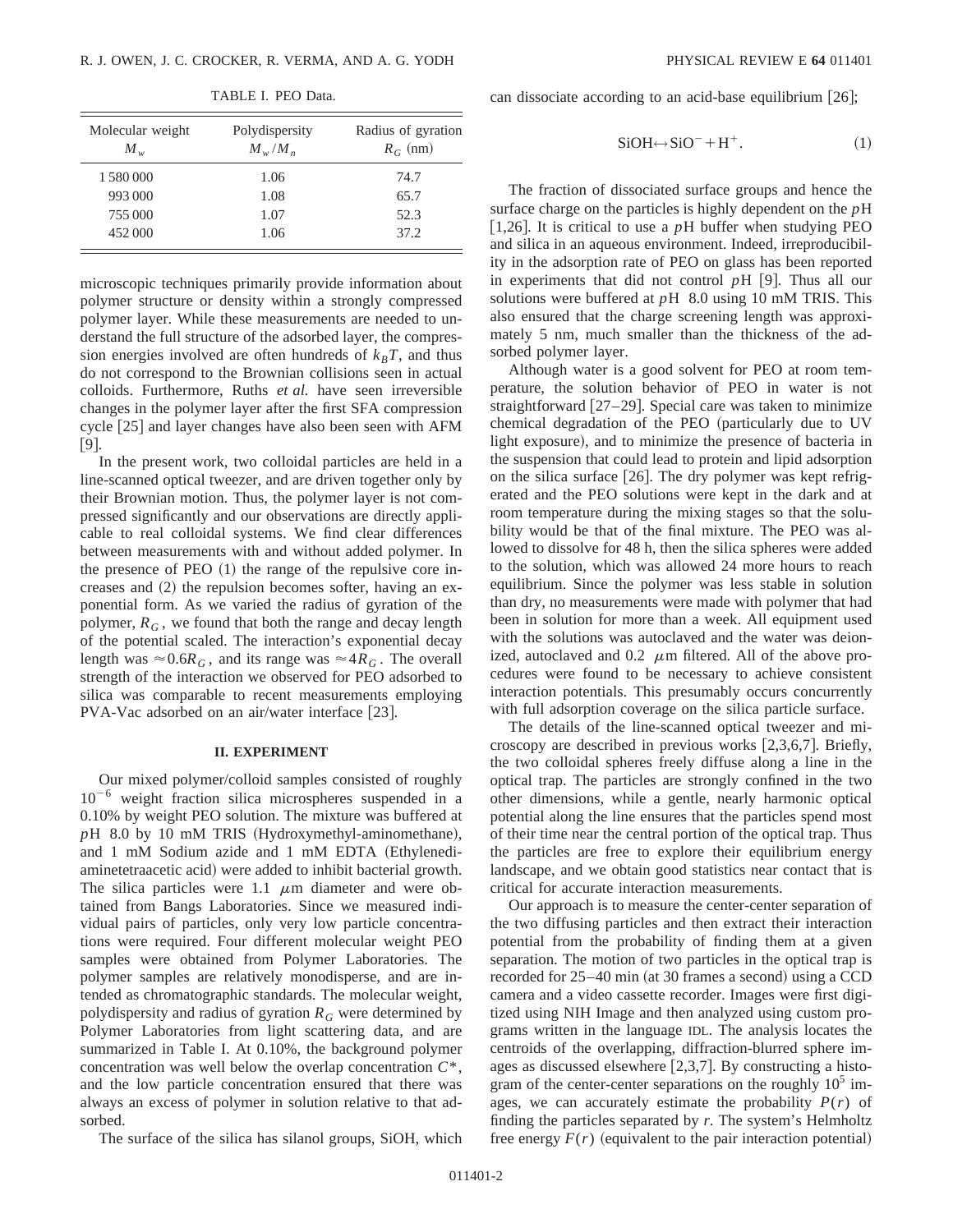

FIG. 2. Buffer potential (dark curve) and the potential measured with PEO in solution (light curve). The effect of the polymer layer is seen in the shift of the strongly repulsive part of the PEO solution potential to larger particle separations, and in the comparatively softer decay of the PEO solution potential. At large separations, both potentials are dominated by the optical trap; modeled by a fit to the buffer potential (offset curve).

can then be determined up to an additive offset by using the Boltzmann relation,  $P(r) \sim \exp[-F(r)/k_BT]$ .

One potential curve is measured for solutions containing PEO and another for a buffer solution without polymer but under otherwise identical conditions. By subtracting the buffer potential from the potential for solutions containing PEO, we isolate the effects of the adsorbed polymer layer from the other contributions to interparticle potential, e.g., electrostatic effects, Van der Waals forces, etc. This subtraction relies upon the harmonic form of the particles' potential energy along the optical line trap. The potential we measure is technically the potential averaged over time and the equilibrium orientations of both beads. This should be kept in mind since the polymer layer on both beads cannot be perfectly spherically symmetric. This should cause no problem, however, when comparing our results with the predictions of mean-field theories.

#### **III. RESULTS**

Figure 2 shows an example of the uncorrected interparticle potential energy measured between two microspheres with and without PEO in solution. The potential without PEO exhibits a sharp rise at small separations due to shortrange electrostatic repulsion between the spheres charged surfaces. At long range, the potential has a nearly parabolic form due to the two spheres confinement in the parabolic optical trap. Differences in the interaction potential with adsorbed PEO are quite evident; the repulsive core of the potential is shifted to larger separations and this repulsive regime exhibits a softer decay than for the bare potential.

To isolate the effects of the adsorbed polymer from those due to the optical trap, we can simply take the difference of the two potentials with and without polymer. In order to avoid adding unnecessary noise to the result, we actually subtract a fit to the buffer potential, such as the smooth curve shown in Fig. 2. Figure  $3(a)$  shows the result of the subtraction on a linear scale. The strong repulsion at small separa-



FIG. 3. Background-subtracted interaction potential; the smooth fit to the buffer has been subtracted from the PEO solution potential to derive a potential due solely to the adsorbed polymer. (a) Potential shown on linear scale, (b) Initial section of the potential shown on a semilog scale. The decay of the repulsion is well modeled by the line, which shows a simple exponential fit that has been corrected for the effects of instrumental resolution.

tions (e.g., up to  $5k_BT$ ) decays to zero as the particle separation increases. This potential is replotted in Fig.  $3(b)$  to display its nearly exponential character.

To begin, we modeled the interaction potential with an exponential of the form

$$
\frac{F(r)}{k_B T} = \exp\{-\left[r - 2(a + \delta a)\right]/\lambda\},\tag{2}
$$

where *a* is the microsphere radius,  $\lambda$  is the exponential decay length, and the potential equals  $k_BT$  at a separation  $r=2(a$  $\partial^2 \delta a$ ). In this form,  $2\delta a$  approximates the range of the steric repulsion and we can intuitively identify  $\delta a$  with the effective thickness of the adsorbed polymer layer. For our fits, we took both  $\lambda$  and  $\delta a$  to be free adjustable parameters, while constraining the particle diameter,  $2a = (1.134)$  $\pm 0.015$ )  $\mu$ m.

In order to make quantitative fits to our data, we must take the finite spatial resolution of our instrument into account [3]. Errors in the measured center-center separation are caused by camera noise as well as small out-of-plane motions of the microspheres. Such errors cause the observed probability distribution  $P(r)$  to resemble the expected  $P(r)$ blurred (convolved) with a Gaussian. To take such blurring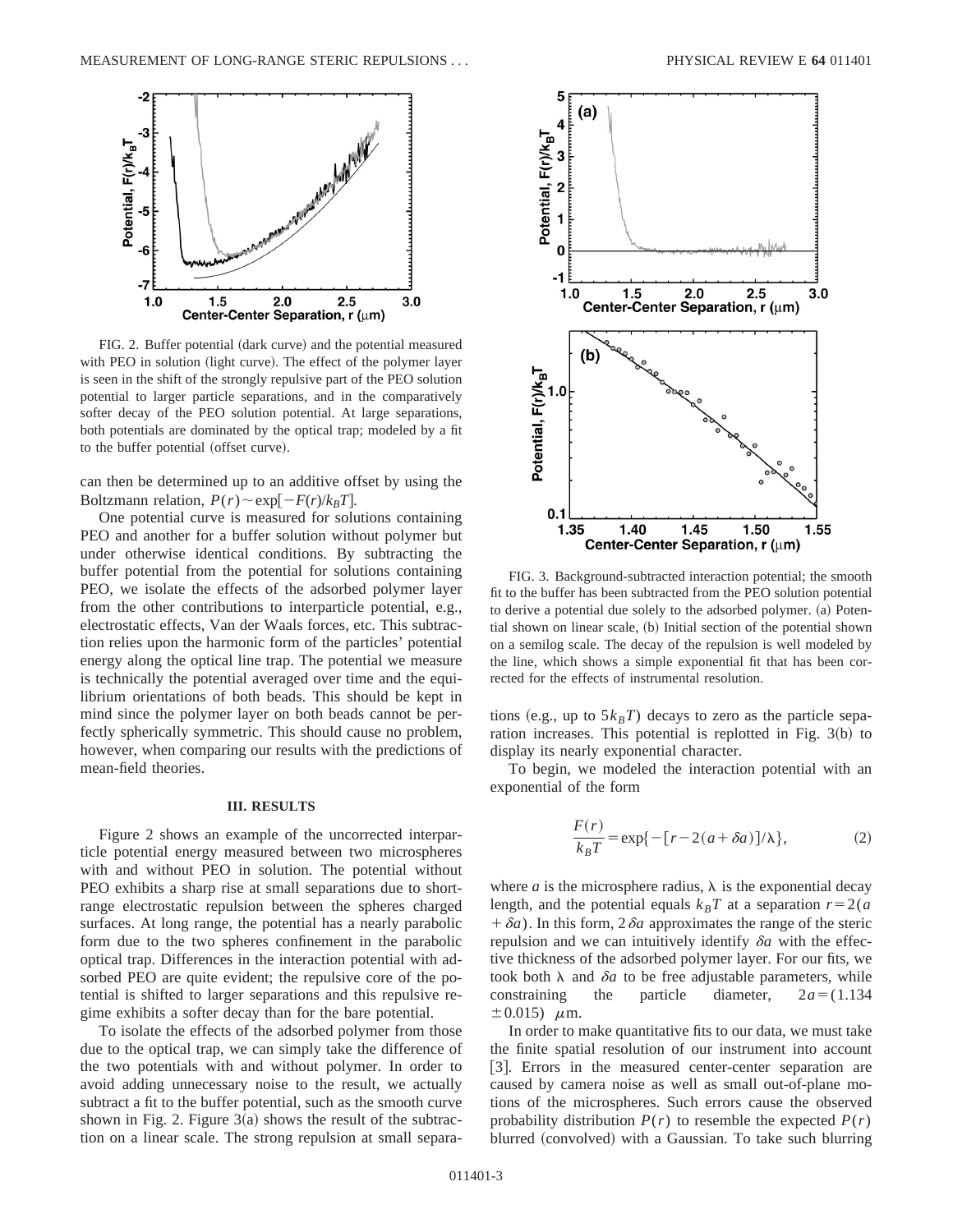

FIG. 4. (a) Exponential decay length  $\lambda$  versus  $R_G$  for the four PEO samples (see Table 1). Several independent measurements were made for each value of  $R_G$ , which are shown as separate points on the plot. A linear fit constrained to go through the origin gives  $\lambda = 0.57R_G$ , and is shown for comparison with the data. (b) The increase in apparent particle radius,  $\delta a$ , as a function of  $R_G$ ; a linear fit gives  $\delta a = 2.1 R_G$ , and is shown in the figure.

into account during modeling, we can simply exponentiate the model potential to yield  $P(r)$ , numerically convolve it with a Gaussian, and finally take a logarithm to return an appropriately ''blurred'' model potential. Such blurred potential models can then be fit to the experimental data with a numerical least-squares algorithm. We independently determine the instrumental resolution  $\sigma_{blur}$  for these experiments by fitting the buffer-only potentials, which yields  $\sigma_{blur}$  $= (35 \pm 2)$  nm.

We used this blurring technique to fit Eq.  $(2)$  to interaction potentials with added PEO, a typical example is shown in Fig.  $3(b)$ . We see that the shape of the curve fits quite well, demonstrating that the independently determined  $\sigma_{blur}$ is able to explain the observed small deviation from an exponential. Indeed, we find that all of our measured data is consistent with a purely exponential form for the  $k_B T$ -scale steric repulsion due to adsorbed PEO.

We systematically examined the dependence of our observed model parameters  $\lambda$  and  $\delta a$  on the polymer radius of gyration  $R_G$ . In Fig. 4(a) we plot the exponential decay lengths,  $\lambda$ . Each point represents an individual pair of microspheres measured in an independently prepared polymer solution. Because of the scatter in the data, a linear fit seemed reasonable as a first approximation; the data does not justify the use of a more complex function. A best linear fit through the origin suggests  $\lambda = (0.57 \pm 0.05)R_G$  and is shown in Fig. 4(a). The corresponding results for  $\delta a$  are shown in Fig. 4~b!. We felt it was appropriate to choose the simplest *ad hoc* fit to the data. A linear fit through the origin yields  $\delta a$  $= (2.1 \pm 0.2) R_G$ .

While we fit to an exponential form as given in Eq.  $(2)$ , theoretical treatments  $[20-22]$  often describe the interaction by

$$
\frac{F(r)}{k_B T} = A e^{-(r-2a)/\lambda},\tag{3}
$$

where  $\lambda$  is the decay length as before, and *A* is a coupling constant describing the strength of the interaction. While we could have fit our data to Eq.  $(3)$  just as well, small errors in the fit would have lead to exponentially large errors in *A*. For comparisons with theory however, our results can be converted to be in terms of  $\lambda$  and A. Equating the formulas for both models gives simply  $A = \exp(2\delta a/\lambda)$ . Combining this with the linear slopes in Fig. 4 suggests that  $A = \exp(7.3$  $\pm$ 0.9). This corresponds to the most likely value being *A*  $= 850$ , with the one standard deviation error placing it in the range  $350 < A < 1800$ .

The observed exponential form of the long-range potential is consistent with theory  $\lceil 20-22 \rceil$  and with force experiments on liquid interfaces with adsorbed polymer  $[23]$ . Our best estimate of the exponential decay length ( $\lambda = 0.6R_G$ ) was smaller but comparable to the value observed in the liquid droplet experiments ( $\lambda = R_G$ ). A mean-field theory [20–22] for adsorbed polymers, predicts that  $A = (\pi a/\lambda)$  in the strong adsorption limit. Substituting  $a = 567$  nm and  $\lambda$  $=$  30 nm, this predicts  $A \approx 100$ , almost an order of magnitude smaller than our measurement above. By multiplying our result for *A* by  $(k_B T/\lambda)$  we convert our measured exponential prefactor to an exponential *force* prefactor. In this case we get a force prefactor of  $\approx 10^{-10}$  N, comparable to the film-disjoining-pressure measurements of  $[23]$  on a different adsorbed polymer system. Thus we find that the strength of the interaction is higher than mean-field predictions for strongly adsorbed polymers, while it is comparable to measurements carried out on other polymer systems. This discrepancy with theory remains to be explained.

## **IV. DISCUSSION**

Using the line-scanned optical tweezer we have measured the long-range interaction potential between two silica spheres for buffered solutions with and without adsorbed PEO. The effects of the adsorbed PEO layer were clearly evident. The potential resulting primarily from the PEO tails has been isolated, and was found to be well approximated by an exponential (after accounting for instrumental resolution). The exponential decay lengths were measured for four different molecular weights of PEO between 452 000 and 1 580 000, and the independent measurements of these decay lengths are largely consistent. On average the decay lengths were found to be approximately 0.6 times the radius of gyration of the polymers used. A number characterizing the increase in apparent size of the particles was also measured.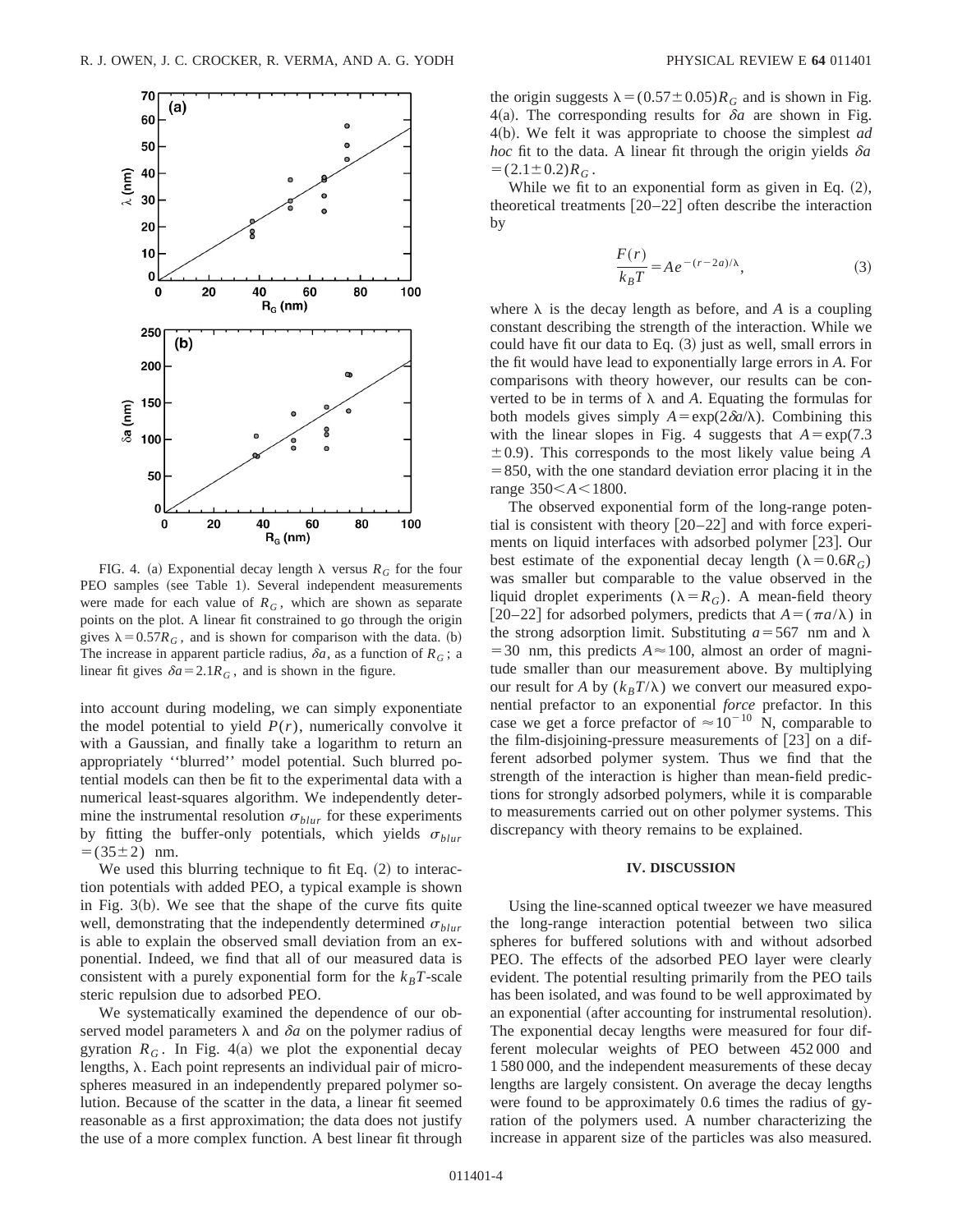The increase in apparent radius of the particle was approximately 2.1 times the radius of gyration of the polymer. We will briefly address two important issues below: measurement scatter and relation to theoretical predictions.

An important observation of the current experiments is the considerable scatter in results for both  $\lambda$  and  $\delta a$ . This scatter was not evident in many measurements of the same particle, but instead was manifest from particle to particle and from sample batch to sample batch. We believe that at least some of the variability may be intrinsic to the PEOsilica system. Differences in adsorbed configurations can result from differences in sample history, aging effects, small heterogeneities in the surface chemistry of the particles, small temperature differences, etc. In a related vein, total internal reflection fluorescence studies of self-exchange and interfacial relaxation in the PEO-water-silica system (buffered at  $pH$  7.1) [13] have suggested that the polymer in the surface layer may be trapped in extremely long-lived metastable states, and that a subpopulation of the chains are irreversibly attached to the surface. The polymer in the surface layer was affected by entanglements and by large numbers of segment-surface contacts and appeared to be in a glassy state. This work  $\lceil 13 \rceil$  used PEO of molecular weight 33 000 and 120 000, whereas for our work the smallest PEO had a molecular weight of 452 000. The effects of quenched-in nonequilibrium states in the surface layer might be expected to increase with molecular weight. We examined the effects of the time the polymer had been in solution and also the time that the polymer had been mixed with the beads (on time scales of order  $24$  h), but no clear correlations were found in either case; nevertheless the relaxation times might be very long. On the other hand, our measurements accurately reflect the actual behavior of suspensions of adsorbed-PEO/silica in real colloidal suspensions, and our conclusions about the form of the potential survive the data scatter.

The most significant result of the paper is that the longrange thermal interaction potential between two colloidal particles in suspension coated with adsorbed polymer exhibits an approximately exponential repulsion with distance, and that this decay length depends linearly on the radius of gyration of the adsorbed polymer. The background polymer concentration was small (i.e., below the overlap concentration  $C^*$ ) and the solvent was good. For these studies we have employed an experimental technique that differs qualitatively from previous methods used to study adsorbed polymers. Clearly, our measurements are not well described by the Gaussian or parabolic forms predicted for other polymer/ colloid systems (e.g., monomer brushes, etc.)  $\left[30-32\right]$ .

The exponential decay length of the potential with separation has been predicted by both mean-field and scaling theory  $[20-22]$  to be proportional to  $R_G$ , and is thus consistent with our experiments; the exact constant of proportionality, however, is difficult to calculate without detailed knowledge of polymer adsorption strength and about the polymer concentration profile closer to the wall of the particle. In principle the combination of experiment and theory can be used to characterize these parameters for the adsorbed-PEO/silica system. The methodology we have developed in combination with the scaling theory should enable experimenters to microscopically characterize a much broader range of adsorbed-polymer/colloid systems. Furthermore, since the osmotic pressure between the particles should be dominated by two-point contacts of the monomers, our measurements provide information about monomer density distribution for the polymer tails, far from the particle surface.

## **ACKNOWLEDGMENTS**

We are delighted to acknowledge extensive discussions about the theory with Albert Johner and Scott Milner. We also thank Russ Composto, Nili Dan, Lyderic Bocquet, Bill Russell, and Randy Kamien for useful discussions. R.J.O. was funded at the University of Pennsylvania by Thouron Scholarship Fund. This work was supported by the NSF through Grant No. DMR-99-71226 and partially by the NSF-MRSEC through Grant No. DMR-96-32598.

- [1] G.J. Fleer, M.A. Cohen Stuart, J.M.H.M. Scheutjens, T. Cosgrove, and B. Vincent, *Polymers at Interfaces* (Chapman and Hall, London, 1993)
- [2] J.C. Crocker and D.G. Grier, J. Colloid Interface Sci. 179, 298  $(1996).$
- [3] J.C. Crocker, J.A. Matteo, A.D. Dinsmore, and A.G. Yodh, Phys. Rev. Lett. **82**, 4352 (1999).
- [4] D. Grier, Curr. Opin. Colloid Interface Sci. 2, 264 (1997).
- [5] M.T. Valentine, L.E. Dewalt, and H.D. OuYang, J. Phys.: Condens. Matter 8, 9477 (1996).
- [6] R. Verma, J.C. Crocker, T.C. Lubensky, and A.G. Yodh, Phys. Rev. Lett. **81**, 4004 (1998).
- [7] R. Verma, J.C. Crocker, T.C. Lubensky, and A.G. Yodh, Macromolecules 33, 177 (2000).
- [8] S. Biggs, Langmuir 11, 156 (1995).
- [9] G.J.C. Braithwaite and P.F. Luckham, J. Chem. Soc., Faraday Trans. 93, 1409 (1997); G.J.C. Braithwaite, A. Howe, and P.F.

Luckham, Langmuir 12, 4224 (1996).

- [10] M.A. Cohen Stuart and H. Tamai, Langmuir 4, 1184 (1988).
- [11] E.C. Cooper, P. Johnson, and A.M. Donald, Polymer 32, 2815  $(1991).$
- [12] Z. Fu and M.M. Santore, Macromolecules 31, 7014 (1998).
- [13] Z. Fu and M.M. Santore, Macromolecules **32**, 1939 (1999).
- [14] J.N. Israelachvili, R.K. Tandon, and L.R. White, J. Colloid Interface Sci. 78, 432 (1980).
- [15] J. Klein and P.F. Luckham, Macromolecules 17, 1041 (1984).
- [16] T.L. Kuhl, A.D. Berman, S.W. Hui, and J.N. Israelachvili, Macromolecules **31**, 8258 (1998).
- [17] F. Lafuma, K. Wong, and B. Cabane, J. Colloid Interface Sci. **143**, 9 (1991).
- @18# E.M. Lee, R.K. Thomas, and A.R. Rennie, Europhys. Lett. **13**,  $135 (1990).$
- @19# P.F. Luckham and J. Klein, J. Chem. Soc., Faraday Trans. **86**, 1363 (1990)